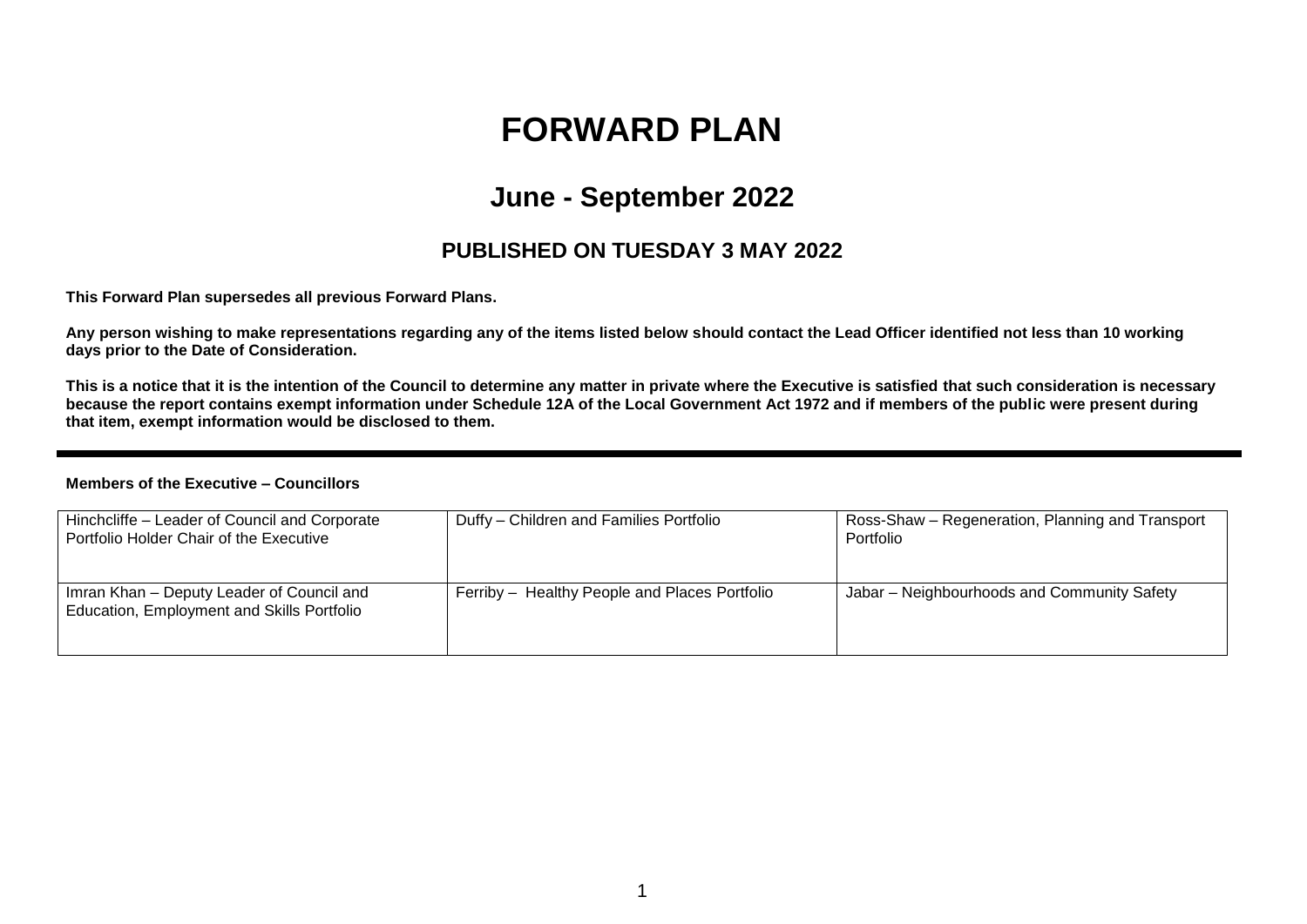### **A. PROGRAMME OF KEY DECISIONS TO BE MADE BY THE EXECUTIVE AND AGENDA ITEMS FOR THE EXECUTIVE**

A definition of what constitutes a key decision can be found in the "Publicity Arrangements for the Forward Plan 2007/08" on the Council's website or in part 1 of the Council's Constitution.

| No. | <b>Earliest Date of</b><br><b>Consideration</b> | <b>Decision Matter Description</b>                                                                                                                                                                                                                                                | Lead<br><b>Officer/Portfolio/Overview</b><br>and Scrutiny Area                                                                                                                                             | <b>Consultation</b><br>and Means of<br><b>Consultation</b> | <b>Documents</b><br>to be<br>submitted | <b>Public</b><br>Item? |
|-----|-------------------------------------------------|-----------------------------------------------------------------------------------------------------------------------------------------------------------------------------------------------------------------------------------------------------------------------------------|------------------------------------------------------------------------------------------------------------------------------------------------------------------------------------------------------------|------------------------------------------------------------|----------------------------------------|------------------------|
| 1.  | 7 June 2022                                     | <b>Working in Partnership with</b><br>the West Yorkshire Mayor<br>The West Yorkshire Mayor will be<br>invited to the Executive meeting<br>to provide an update on progress<br>against her priorities for 2021-<br>2025 and discuss partnership<br>working with Bradford District. | Kersten England - OBE,<br>Chief Executive Tel: 01274<br>434353<br>kersten.england@bradford.<br>gov.uk<br>Leader of Council and<br>Corporate Portfolio<br>Corporate Overview &<br><b>Scrutiny Committee</b> | N/A<br>N/A                                                 | Report                                 | Open                   |
| 2.  | 7 June 2022                                     | <b>Former Playing Field at Elliott</b><br><b>Street, Silsden</b><br>Report providing a response to<br>the petition received regarding<br>the future use of the former<br>playing field at Elliott Street,<br>Silsden.                                                             | <b>Alistair Russell</b><br>alistair.russell@bradford.<br>gov.uk<br>Regeneration, Planning and<br><b>Transport Portfolio Holder</b><br>Corporate Overview &<br><b>Scrutiny Committee</b>                    | Portfolio Holder<br><b>Briefing</b>                        | Report                                 | Open                   |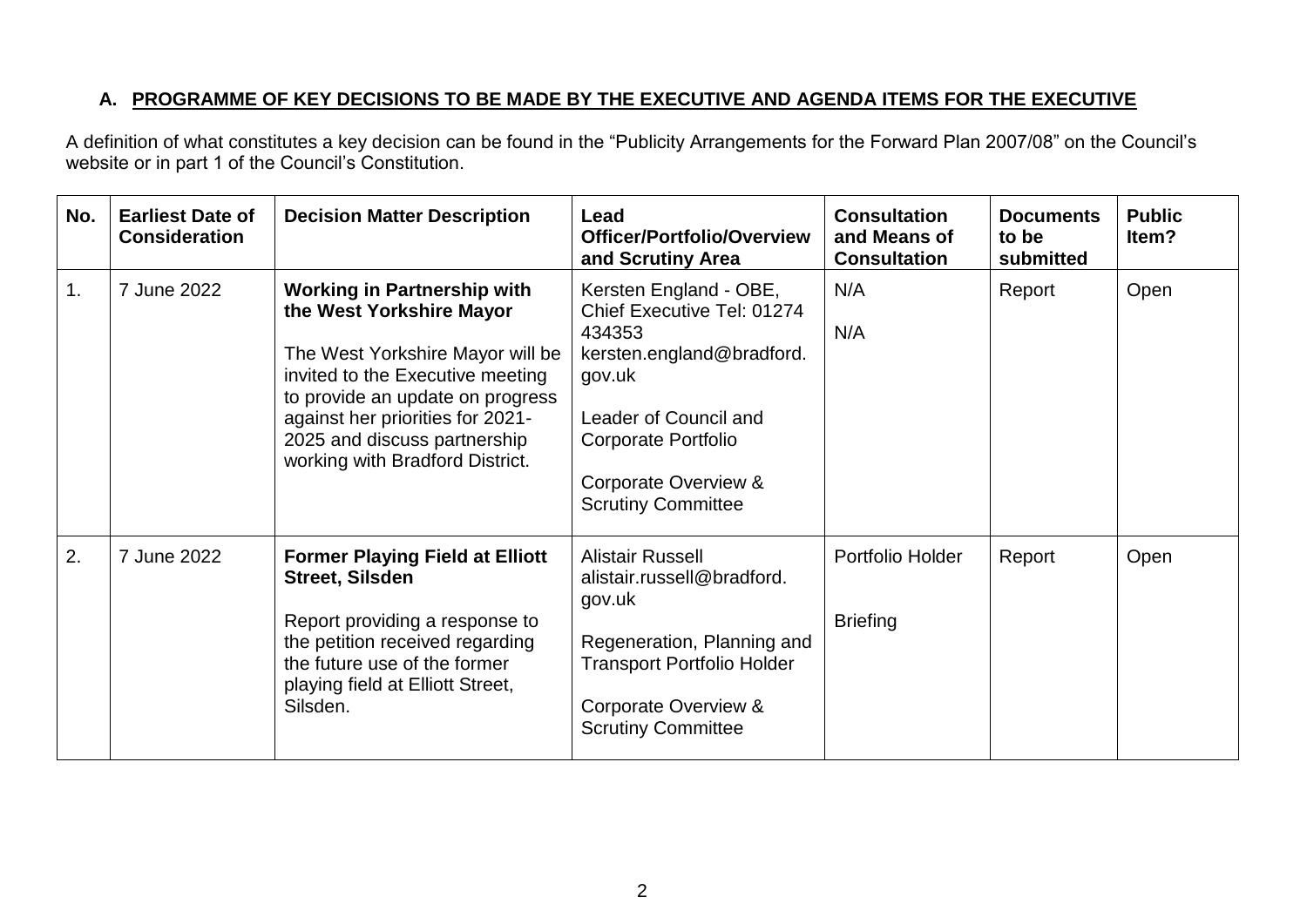| No.              | <b>Earliest Date of</b><br><b>Consideration</b> | <b>Decision Matter Description</b>                                                                                                                                                                                                                                                                                                     | Lead<br><b>Officer/Portfolio/Overview</b><br>and Scrutiny Area                                                                                                                                                                          | <b>Consultation</b><br>and Means of<br><b>Consultation</b>                  | <b>Documents</b><br>to be<br>submitted | <b>Public</b><br>ltem? |
|------------------|-------------------------------------------------|----------------------------------------------------------------------------------------------------------------------------------------------------------------------------------------------------------------------------------------------------------------------------------------------------------------------------------------|-----------------------------------------------------------------------------------------------------------------------------------------------------------------------------------------------------------------------------------------|-----------------------------------------------------------------------------|----------------------------------------|------------------------|
| 3.               | 7 June 2022                                     | <b>Health and Wellbeing Hub on</b><br>the Former Keighley College<br><b>Site</b><br>Report providing a response to<br>the petition received in support of<br>the proposed development of the<br>Health and Wellbeing hub on the<br>former Keighley College site.                                                                       | <b>Alistair Russell</b><br>alistair.russell@bradford.<br>gov.uk<br>Leader of Council and<br><b>Corporate Portfolio</b><br>Regeneration &<br><b>Environment Overview &amp;</b><br><b>Scrutiny Committee</b>                              | Portfolio Holder<br><b>Briefing</b>                                         | Report                                 | Open                   |
| $\overline{4}$ . | 7 June 2022                                     | <b>Establishing the Bradford</b><br><b>Children's Company</b><br>A decision is required regarding<br>how the Company will be<br>established and how interactions<br>will work with other council<br>services.<br>The report will propose a scope<br>of services to be included which<br>will start the formal consultation<br>process. | Kersten England - OBE,<br>Chief Executive Tel: 01274<br>434353<br>kersten.england@bradford.<br>gov.uk<br><b>Children and Families</b><br>Portfolio Holder<br>Children's Services /<br>Corporate Overview &<br><b>Scrutiny Committee</b> | Staff, Partners<br>and key<br>stakeholders<br>Detailed<br>consultation plan | Report                                 | Open                   |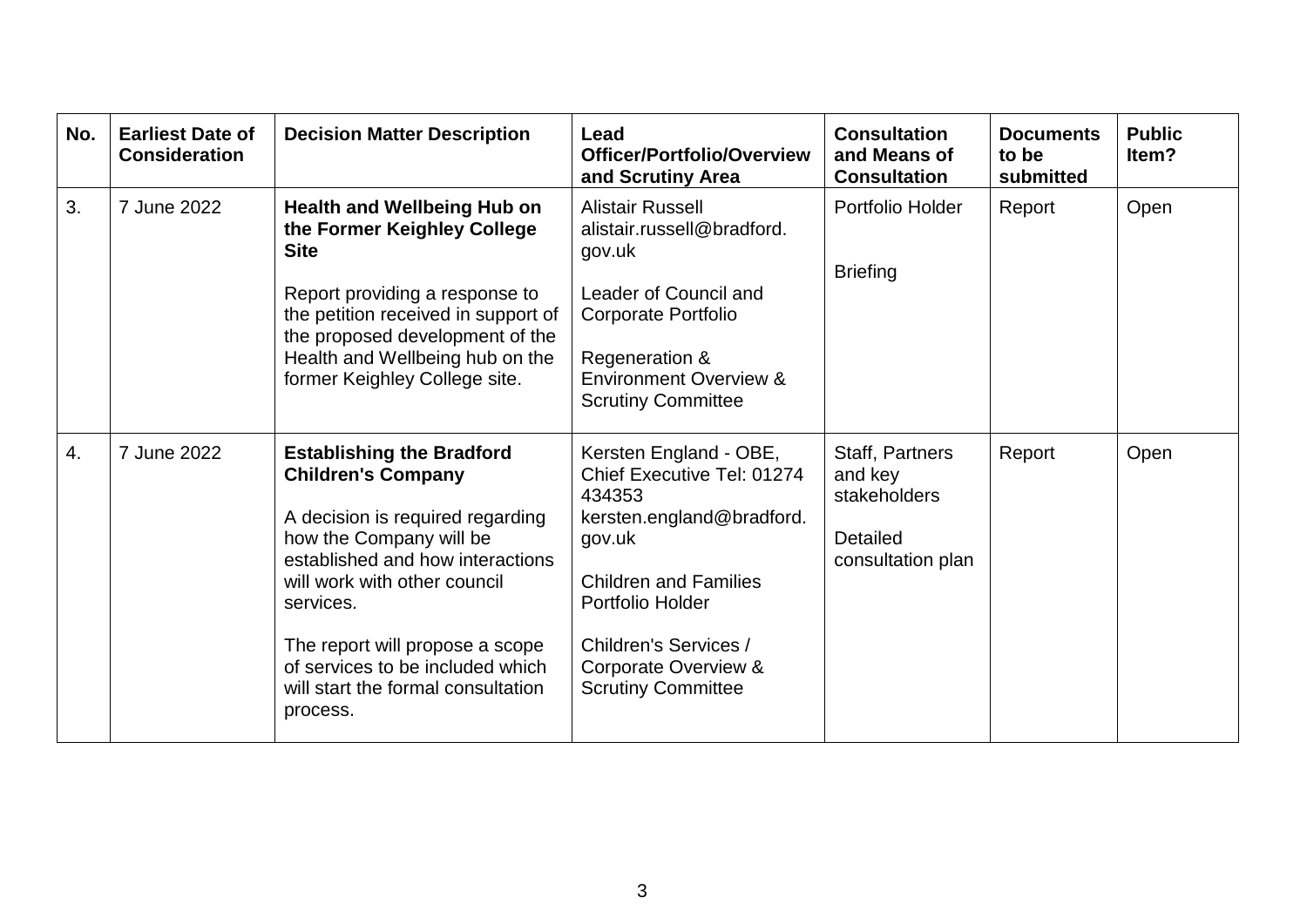| No. | <b>Earliest Date of</b><br><b>Consideration</b> | <b>Decision Matter Description</b>                                                                                                                                                                                                                                                                                                                                                                                                                                                                                                                  | Lead<br><b>Officer/Portfolio/Overview</b><br>and Scrutiny Area                                                                                                                                                                 | <b>Consultation</b><br>and Means of<br><b>Consultation</b>                                                                 | <b>Documents</b><br>to be<br>submitted | <b>Public</b><br>Item? |
|-----|-------------------------------------------------|-----------------------------------------------------------------------------------------------------------------------------------------------------------------------------------------------------------------------------------------------------------------------------------------------------------------------------------------------------------------------------------------------------------------------------------------------------------------------------------------------------------------------------------------------------|--------------------------------------------------------------------------------------------------------------------------------------------------------------------------------------------------------------------------------|----------------------------------------------------------------------------------------------------------------------------|----------------------------------------|------------------------|
| 5.  | 7 June 2022                                     | <b>Transforming Cities Fund</b><br><b>Programme Update &amp; Scheme</b><br><b>Delivery Approvals</b><br>To provide Executive with an<br>update on the development of the<br><b>Transforming Cities Fund</b><br>portfolio of projects.<br>It will also request that delegated<br>authority be given to the Strategic<br>Director Place in consultation<br>with the portfolio holder to<br>progress a range of issues to<br>ensure delivery of the scheme<br>within the required timescales in<br>addition to considering the need<br>for CPO powers. | Richard Gelder Tel: 01274<br>437603<br>Richard.gelder@bradford.<br>gov.uk<br>Regeneration, Planning and<br><b>Transport Portfolio Holder</b><br>Regeneration &<br><b>Environment Overview and</b><br><b>Scrutiny Committee</b> | Portfolio Holder<br><b>Key Stakeholders</b><br><b>Local Ward</b><br><b>Councillors</b><br>Briefings and<br><b>Meetings</b> | Report                                 | Open                   |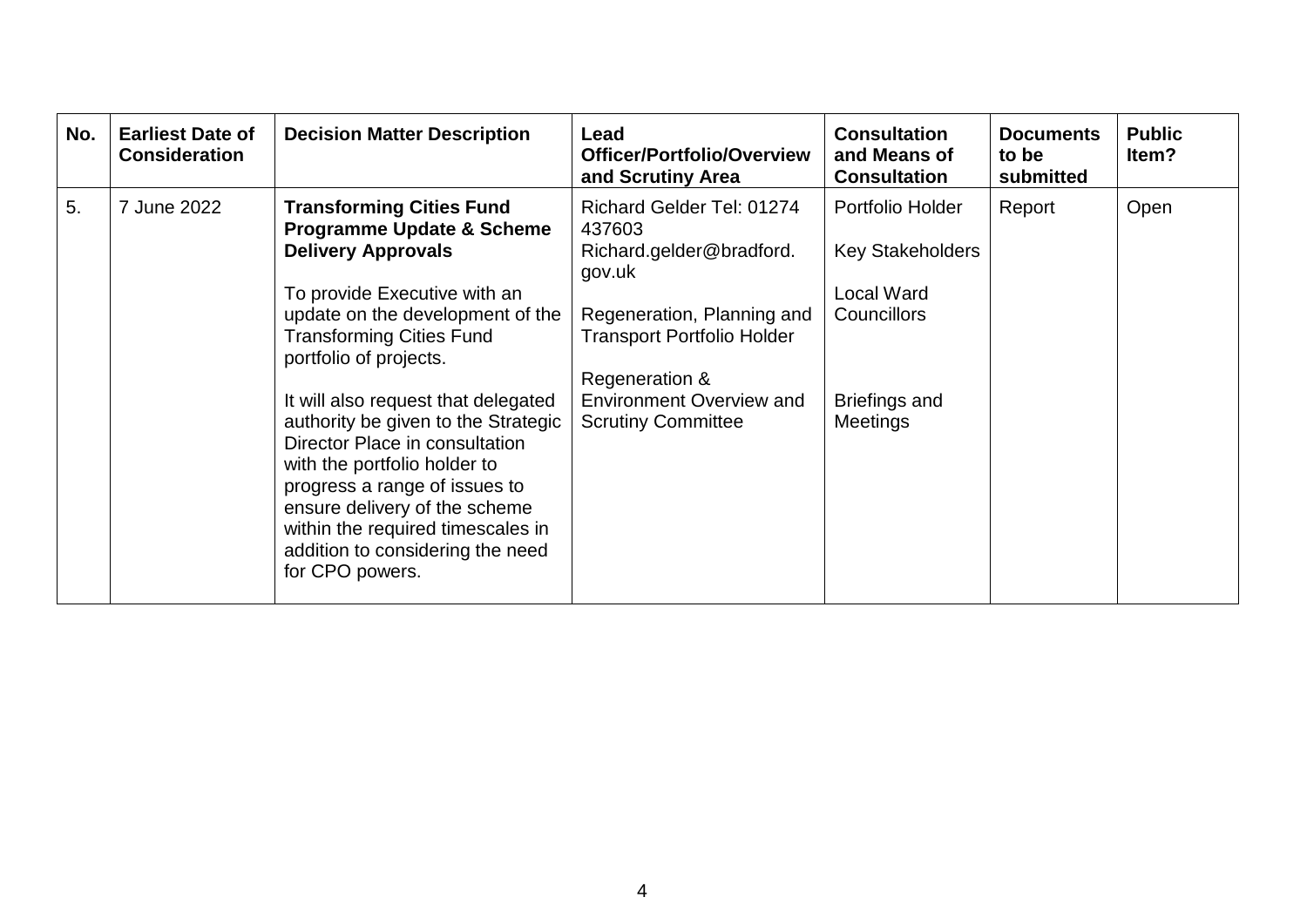| No. | <b>Earliest Date of</b><br><b>Consideration</b> | <b>Decision Matter Description</b>                                                                                                                                                                                                                                                                                                                                                        | Lead<br><b>Officer/Portfolio/Overview</b><br>and Scrutiny Area                                                                                                                                   | <b>Consultation</b><br>and Means of<br><b>Consultation</b> | <b>Documents</b><br>to be<br>submitted | <b>Public</b><br>ltem? |
|-----|-------------------------------------------------|-------------------------------------------------------------------------------------------------------------------------------------------------------------------------------------------------------------------------------------------------------------------------------------------------------------------------------------------------------------------------------------------|--------------------------------------------------------------------------------------------------------------------------------------------------------------------------------------------------|------------------------------------------------------------|----------------------------------------|------------------------|
| 6.  | 7 June 2022                                     | <b>City of Culture 2025</b><br>What opportunities are available<br>to us to deliver and build on. How<br>can we maximise momentum and<br>continue the commitment to<br>culture & creative industries as<br>driver to support our ambitions for<br>clean growth.<br>The report will seek Executive's<br>approval of different options to<br>capitalise on the City of culture<br>2025 bid. | Nicola Greenan<br>nicola.greenan'bradford.gov<br>.uk<br><b>Healthy People and Places</b><br>Portfolio Holder<br>Regeneration &<br><b>Environment Overview &amp;</b><br><b>Scrutiny Committee</b> | Public<br>Statutory<br>Consultees<br><b>Stakeholders</b>   | Report                                 | Open                   |
| 7.  | 7 June 2022                                     | <b>Fostering Allowances</b><br>Report seeking approval of<br>proposals for fostering<br>allowances following review.                                                                                                                                                                                                                                                                      | Philip Segurola -<br>philip.segulora@bradford.<br>gov.uk<br><b>Children and Families</b><br>Portfolio Holder<br><b>Children's Services</b><br><b>Overview &amp; Scrutiny</b><br>Committee        | <b>No</b><br>Not applicable                                | Report                                 | Open                   |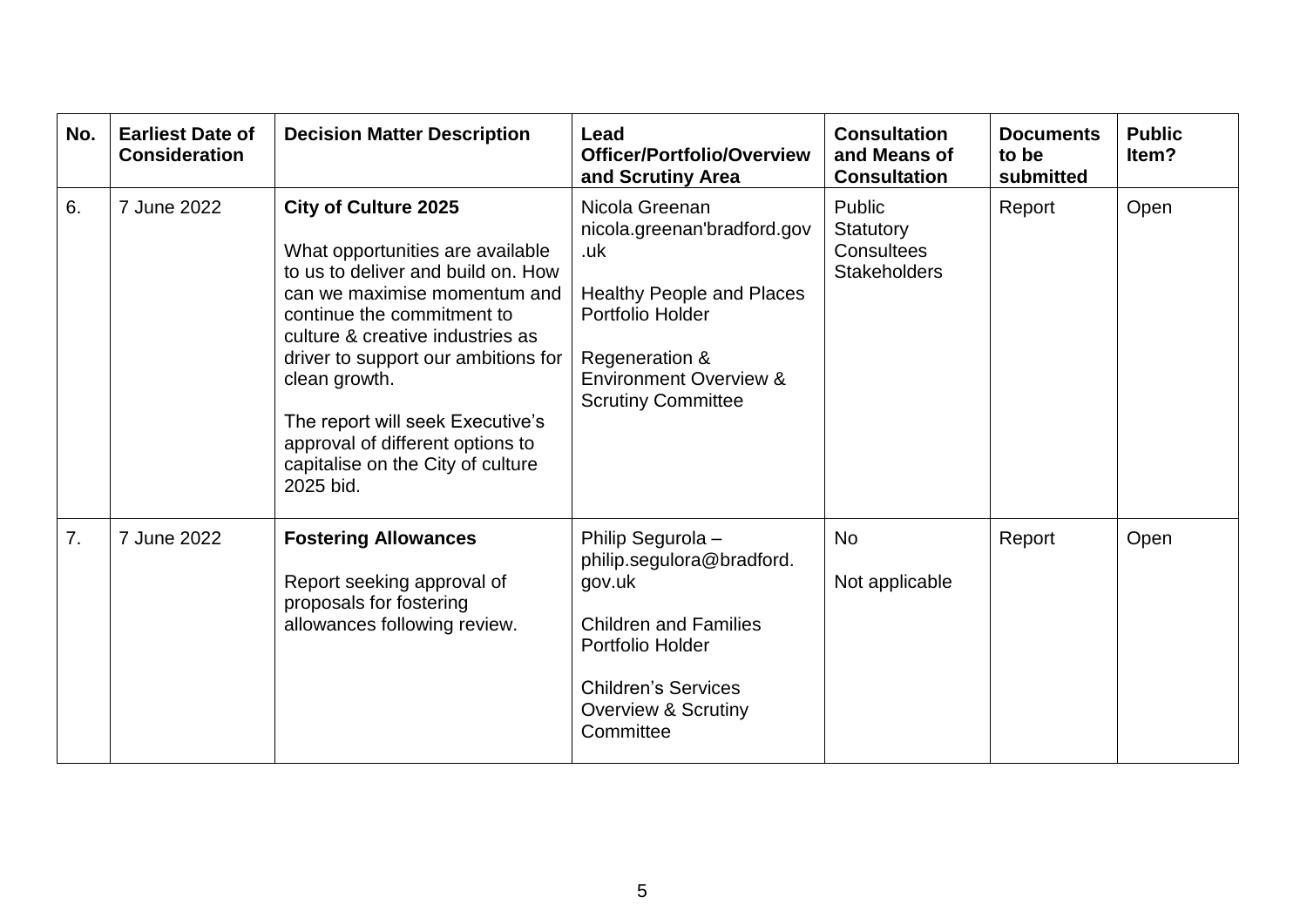| No. | <b>Earliest Date of</b><br><b>Consideration</b> | <b>Decision Matter Description</b>                                                                                                                                                      | Lead<br><b>Officer/Portfolio/Overview</b><br>and Scrutiny Area                                                                                                                            | <b>Consultation</b><br>and Means of<br><b>Consultation</b> | <b>Documents</b><br>to be<br>submitted | <b>Public</b><br>Item? |
|-----|-------------------------------------------------|-----------------------------------------------------------------------------------------------------------------------------------------------------------------------------------------|-------------------------------------------------------------------------------------------------------------------------------------------------------------------------------------------|------------------------------------------------------------|----------------------------------------|------------------------|
| 8.  | 7 June 2022                                     | <b>Development of In-House</b><br><b>Residential Provision</b><br>Report seeking approval to<br>progress additional in-house<br>residential provision for children<br>and young people. | Philip Segurola -<br>philip.segulora@bradford.<br>gov.uk<br><b>Children and Families</b><br>Portfolio Holder<br><b>Children's Services</b><br><b>Overview &amp; Scrutiny</b><br>Committee | <b>No</b><br>Not applicable                                | Report                                 | Open                   |
| 9.  | 5 July 2022                                     | <b>Finance Position Statement</b><br>for 2021-22<br>The report provides Members<br>with an overview of the year-end<br>financial position of the Council<br>for 2021-22.                | Chris Chapman<br>chris.chapman@bradford.<br>gov.uk<br>Leader of Council and<br>Corporate Portfolio<br>Corporate Overview &<br><b>Scrutiny Committee</b>                                   | Briefings and<br>Report<br>Report                          | Report                                 | Open                   |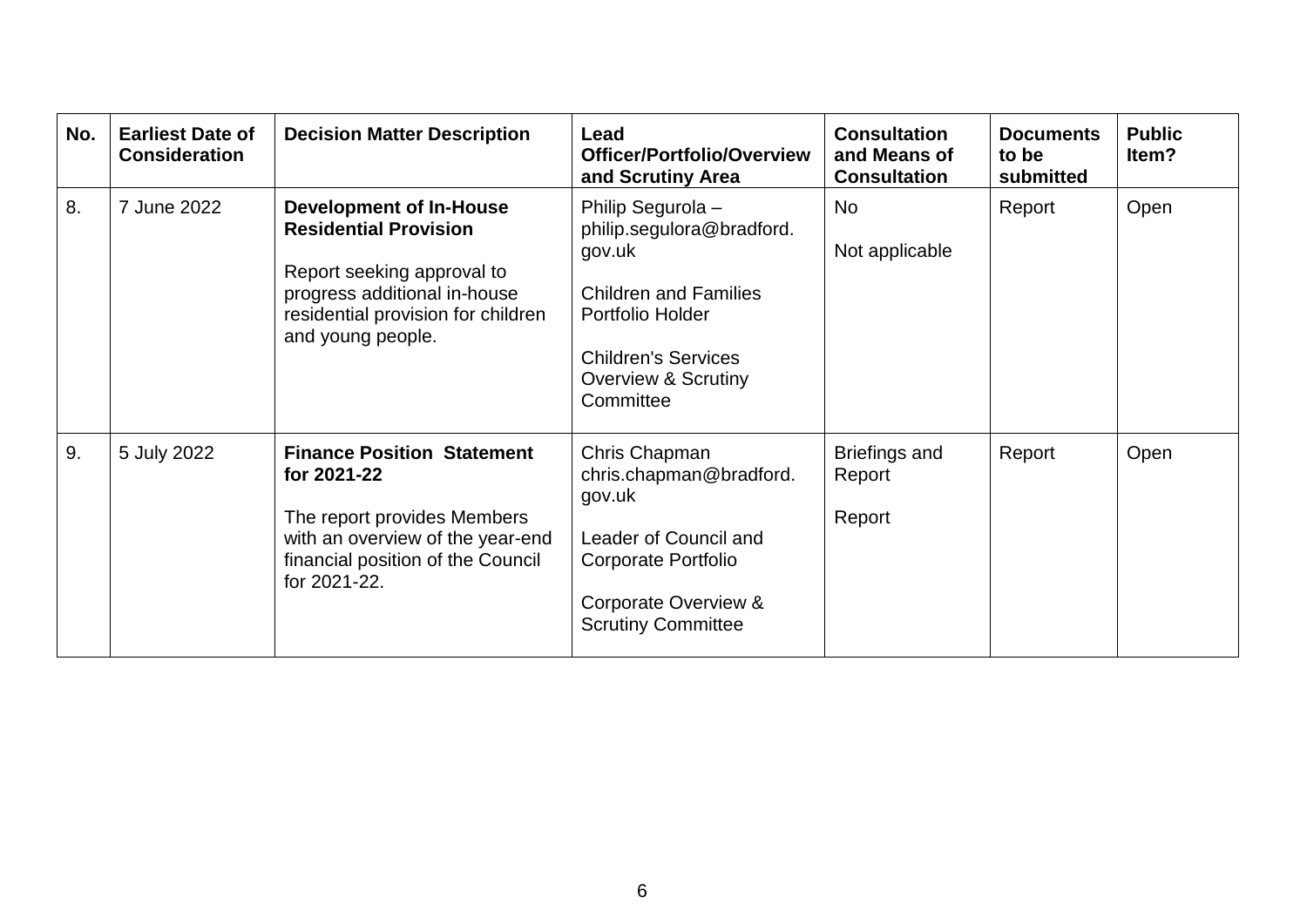| No. | <b>Earliest Date of</b><br><b>Consideration</b> | <b>Decision Matter Description</b>                                                                                                                                                          | Lead<br><b>Officer/Portfolio/Overview</b><br>and Scrutiny Area                                                                                          | <b>Consultation</b><br>and Means of<br><b>Consultation</b> | <b>Documents</b><br>to be<br>submitted | <b>Public</b><br>Item? |
|-----|-------------------------------------------------|---------------------------------------------------------------------------------------------------------------------------------------------------------------------------------------------|---------------------------------------------------------------------------------------------------------------------------------------------------------|------------------------------------------------------------|----------------------------------------|------------------------|
| 10. | 5 July 2022                                     | <b>Qtr 1 Finance Position</b><br>Statement for 2022-23<br>The report provides Members<br>with an overview of the forecast<br>financial position of the Council<br>for 2022-23.              | Chris Chapman<br>chris.chapman@bradford.<br>gov.uk<br>Leader of Council and<br>Corporate Portfolio<br>Corporate Overview &<br><b>Scrutiny Committee</b> | <b>Briefings and</b><br>Report<br>Report                   | Report                                 | Open                   |
| 11. | 5 July 2022                                     | <b>Medium Term Financial</b><br><b>Strategy Update</b><br>The report provides Members<br>with a multi-year forward view of<br>Council finances with key risks,<br>issues and uncertainties. | Chris Chapman<br>chris.chapman@bradford.<br>gov.uk<br>Leader of Council and<br>Corporate Portfolio<br>Corporate Overview &<br><b>Scrutiny Committee</b> | <b>Briefings and</b><br>Report<br>Report                   | Report                                 | Open                   |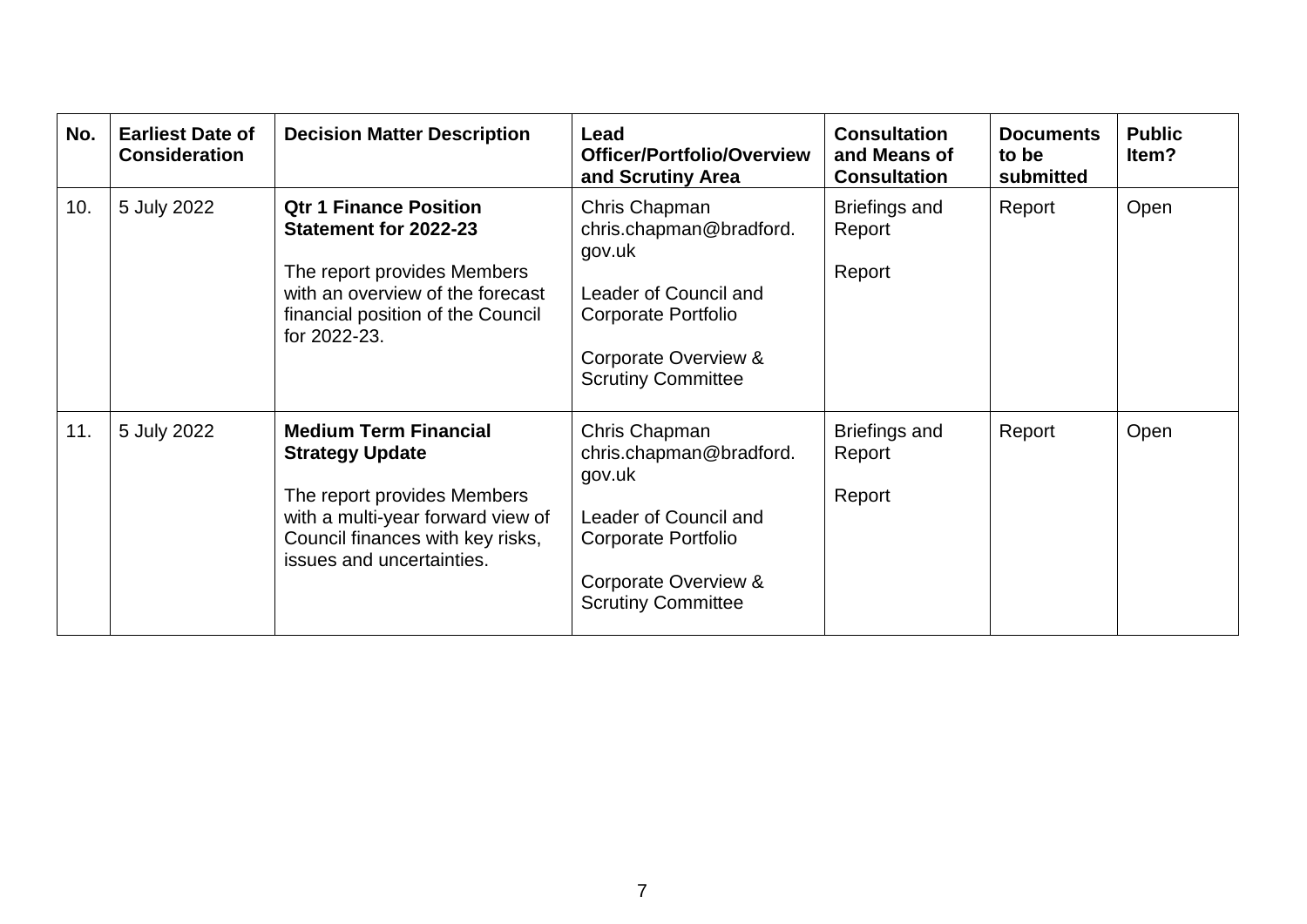| No. | <b>Earliest Date of</b><br><b>Consideration</b> | <b>Decision Matter Description</b>                                                                                                                                                                                                                                                                                                                                                                                                        | Lead<br>Officer/Portfolio/Overview<br>and Scrutiny Area                                                                                                                                                                                            | <b>Consultation</b><br>and Means of<br><b>Consultation</b>                               | <b>Documents</b><br>to be<br>submitted | <b>Public</b><br>ltem? |
|-----|-------------------------------------------------|-------------------------------------------------------------------------------------------------------------------------------------------------------------------------------------------------------------------------------------------------------------------------------------------------------------------------------------------------------------------------------------------------------------------------------------------|----------------------------------------------------------------------------------------------------------------------------------------------------------------------------------------------------------------------------------------------------|------------------------------------------------------------------------------------------|----------------------------------------|------------------------|
| 12. | 5 July 2022                                     | <b>Community Infrastructure Levy</b><br><b>Annual Monitoring Report</b><br>In line with the agreed<br>governance of CIL agreed at<br>Executive in February 2017 the<br>report outlines the amount of CIL<br>monies collected to date, the<br>previous financial year's Annual<br><b>CIL Monitoring Report and setting</b><br>out recommendations for the<br>allocation of the Strategic CIL<br>Fund towards infrastructure<br>priorities. | Andrew Marshall,<br><b>Transportation Strategy</b><br>manager, Planning &<br>Transportation<br>Regeneration, Planning and<br><b>Transport Portfolio Holder</b><br>Regeneration &<br><b>Environment Overview &amp;</b><br><b>Scrutiny Committee</b> | Portfolio Holder.<br><b>Strategic Director</b><br>Place<br>Briefings/<br><b>Meetings</b> | Report                                 | Open                   |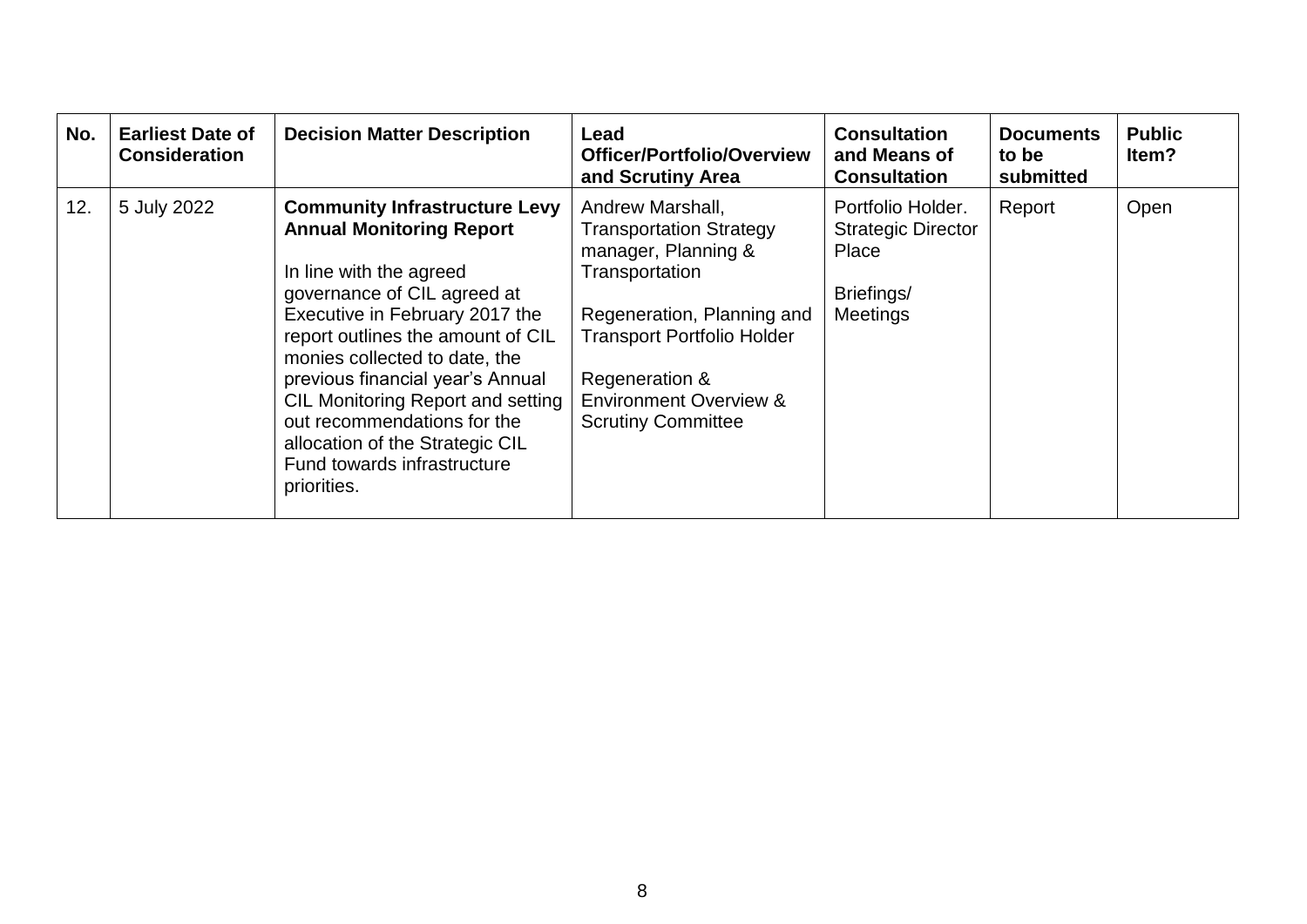| No. | <b>Earliest Date of</b><br><b>Consideration</b> | <b>Decision Matter Description</b>                                                                                                                                                                                                                                                                                                                                                                                                                                                        | Lead<br><b>Officer/Portfolio/Overview</b><br>and Scrutiny Area                                                                                                                                   | <b>Consultation</b><br>and Means of<br><b>Consultation</b>  | <b>Documents</b><br>to be<br>submitted | <b>Public</b><br>Item? |
|-----|-------------------------------------------------|-------------------------------------------------------------------------------------------------------------------------------------------------------------------------------------------------------------------------------------------------------------------------------------------------------------------------------------------------------------------------------------------------------------------------------------------------------------------------------------------|--------------------------------------------------------------------------------------------------------------------------------------------------------------------------------------------------|-------------------------------------------------------------|----------------------------------------|------------------------|
| 13. | 5 July 2022                                     | <b>Keighley Locality Plan 2022-</b><br>2025<br>This report presents the Keighley<br>Locality Plan 2022-2025 as<br>approved by Keighley Area<br>Committee.<br>The Plan sets out the key<br>priorities for the constituency as a<br>whole and the individual wards.<br>These priorities follow the same<br>themes as the priority outcome<br>areas of the Council Plan. It also<br>details key actions, outcomes<br>and indicators set against each of<br>the Locality and Ward priorities. | Jonathan Hayes Tel: 01535<br>618008<br>jonathan.hayes@bradford.<br>gov.uk<br>Leader of Council and<br>Corporate Portfolio<br><b>Health &amp; Social Care</b><br>Overview & Scrutiny<br>Committee | Key Stakeholders<br><b>Local Ward</b><br><b>Councillors</b> | Report                                 | Open                   |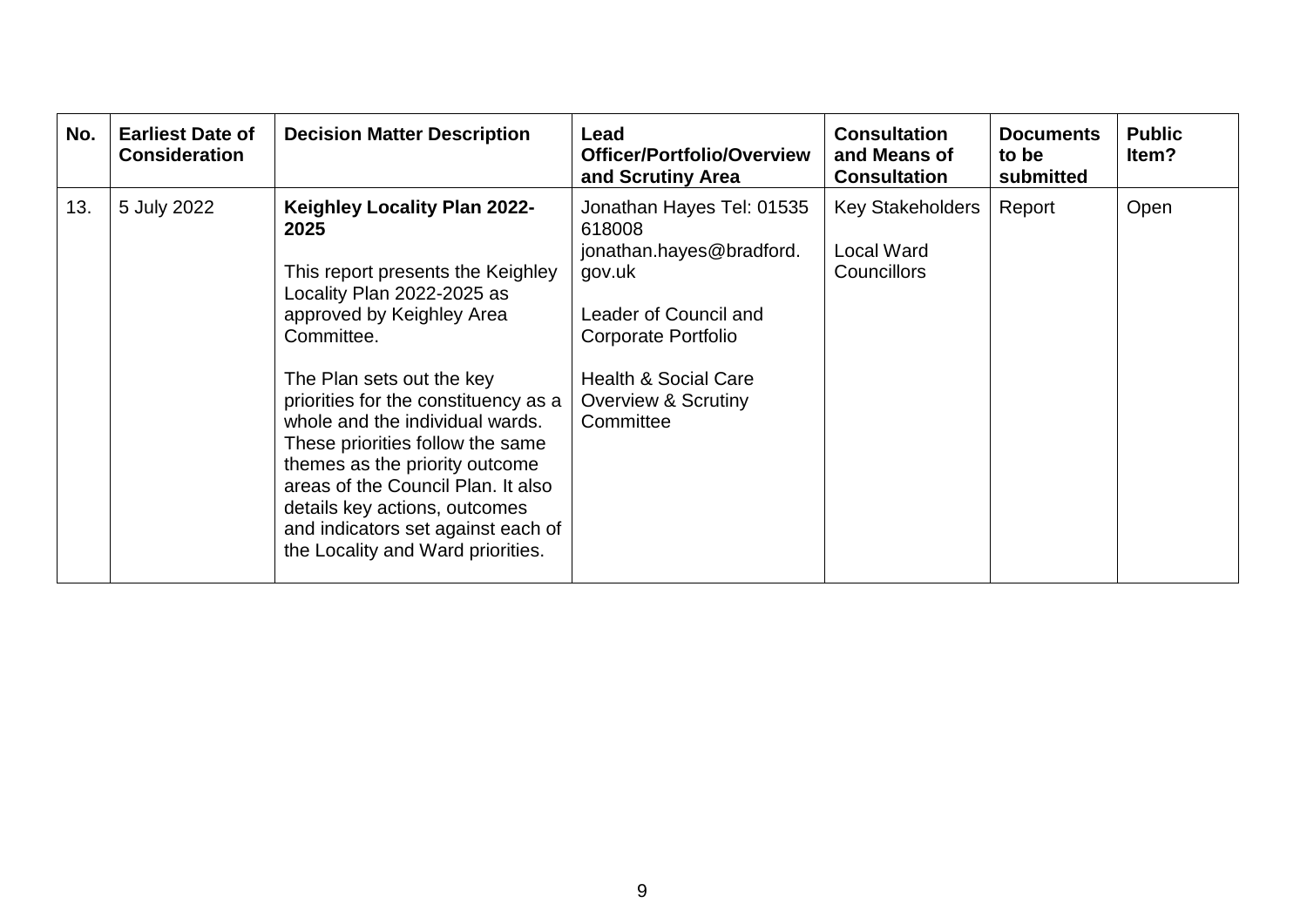| No. | <b>Earliest Date of</b><br><b>Consideration</b> | <b>Decision Matter Description</b>                                                                                                                                                                                                                                                                                                                                                                                                                                                                                       | Lead<br><b>Officer/Portfolio/Overview</b><br>and Scrutiny Area                                                                                      | <b>Consultation</b><br>and Means of<br><b>Consultation</b> | <b>Documents</b><br>to be<br>submitted | <b>Public</b><br>Item? |
|-----|-------------------------------------------------|--------------------------------------------------------------------------------------------------------------------------------------------------------------------------------------------------------------------------------------------------------------------------------------------------------------------------------------------------------------------------------------------------------------------------------------------------------------------------------------------------------------------------|-----------------------------------------------------------------------------------------------------------------------------------------------------|------------------------------------------------------------|----------------------------------------|------------------------|
| 14. | 6 Sep 2022                                      | <b>Consideration of options for a</b><br><b>Council Tax Reduction (CTR)</b><br>scheme for 2023/24<br><b>CTR legislation allows for Local</b><br>Authorities to define a local<br>scheme, subject to public<br>consultation.<br>Executive is asked to identify<br>preferred revisions to the current<br>(2022/23) CTR scheme as the<br>basis for wider public<br>consultation.<br>The results of the consultation<br>will be used to inform a future<br>Executive Decision on the<br>Council's CTR scheme for<br>2023/24. | Joanne Hyde<br>joanne.hyde@bradford.gov.<br>uk<br>Leader of Council and<br>Corporate Portfolio<br>Corporate Overview &<br><b>Scrutiny Committee</b> | Yes<br>Corporate O&S                                       | Report                                 | Open                   |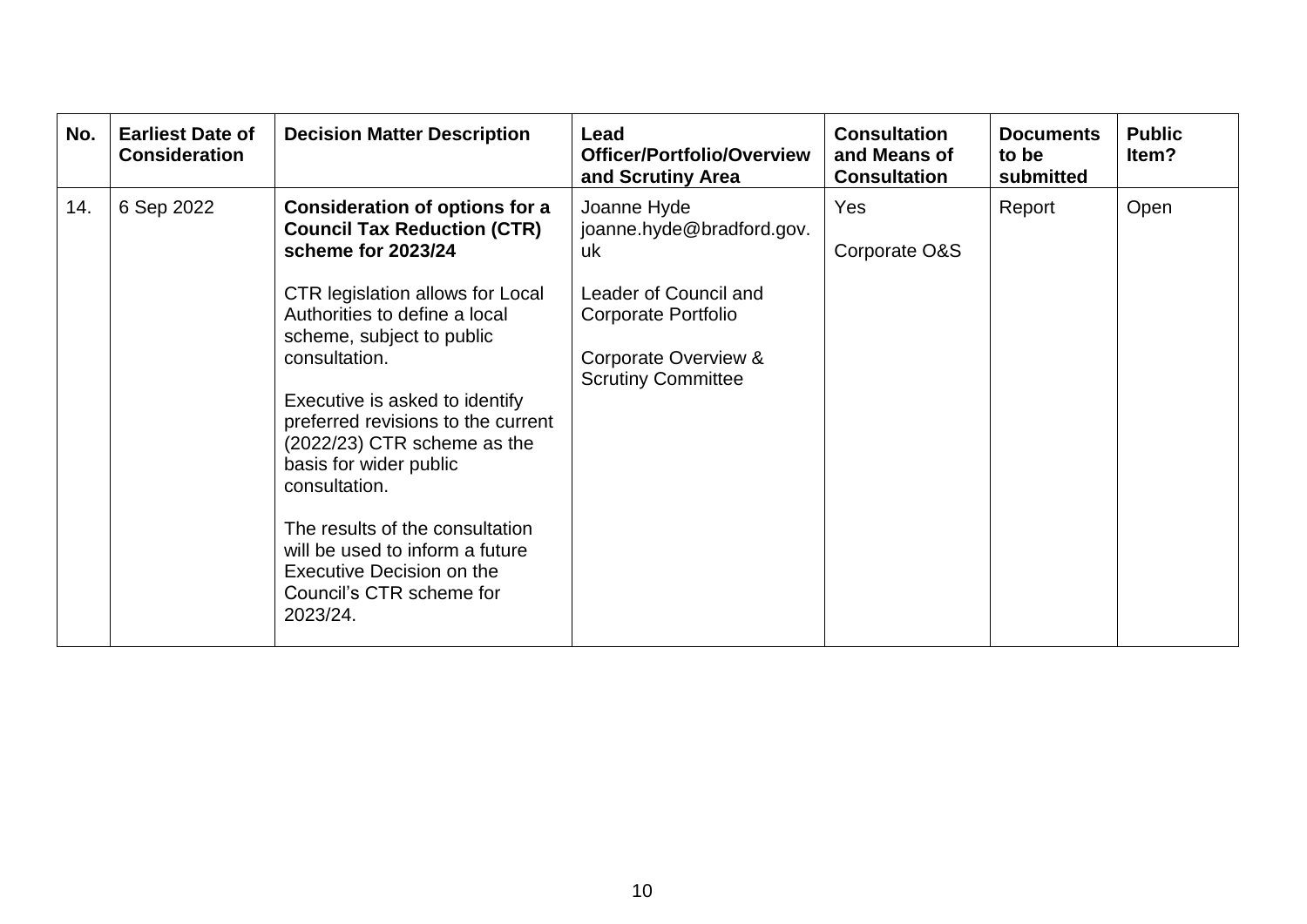| No. | <b>Earliest Date of</b><br><b>Consideration</b> | <b>Decision Matter Description</b>                                                                                                                                                                                                                                                                                                                                                                                                                                                                      | Lead<br>Officer/Portfolio/Overview<br>and Scrutiny Area                                                                                                                                     | <b>Consultation</b><br>and Means of<br><b>Consultation</b>                                                                                     | <b>Documents</b><br>to be<br>submitted | <b>Public</b><br>Item? |
|-----|-------------------------------------------------|---------------------------------------------------------------------------------------------------------------------------------------------------------------------------------------------------------------------------------------------------------------------------------------------------------------------------------------------------------------------------------------------------------------------------------------------------------------------------------------------------------|---------------------------------------------------------------------------------------------------------------------------------------------------------------------------------------------|------------------------------------------------------------------------------------------------------------------------------------------------|----------------------------------------|------------------------|
| 15. | 6 Sep 2022                                      | <b>Housing Revenue Account</b><br><b>Review and Next Steps</b><br>To consider the opening of the<br>HRA supported by a clear<br><b>Business Model and Plan</b>                                                                                                                                                                                                                                                                                                                                          | Jason Longhurst<br>Regeneration, Planning and<br><b>Transport Portfolio Holder</b><br>Regeneration and<br><b>Environment Overview &amp;</b><br><b>Scrutiny Committee</b>                    | Portfolio Holder<br><b>DLUHC</b><br><b>Briefings</b>                                                                                           | Report                                 | Open                   |
| 16. | 6 Sep 2022                                      | <b>Bradford West Locality Plan</b><br>2022-2025<br>This report presents the Bradford<br>West Locality Plan 2022-2025 as<br>approved by Bradford West Area<br>Committee.<br>The Plan sets out the key<br>priorities for the constituency as a<br>whole and the individual wards.<br>These priorities follow the same<br>themes as the priority outcome<br>areas of the Council Plan. It also<br>details key actions, outcomes<br>and indicators set against each of<br>the Locality and Ward priorities. | Noreen Akhtar<br>noreen.akhtar@bradford.<br>gov.uk<br>Leader of Council and<br><b>Corporate Portfolio</b><br><b>Health &amp; Social Care</b><br><b>Overview &amp; Scrutiny</b><br>Committee | <b>Bradford West</b><br>Area Committee<br><b>Key Stakeholders</b><br><b>Local Ward</b><br>Councillors<br>Briefings,<br>Meetings and<br>Reports | Report                                 | Open                   |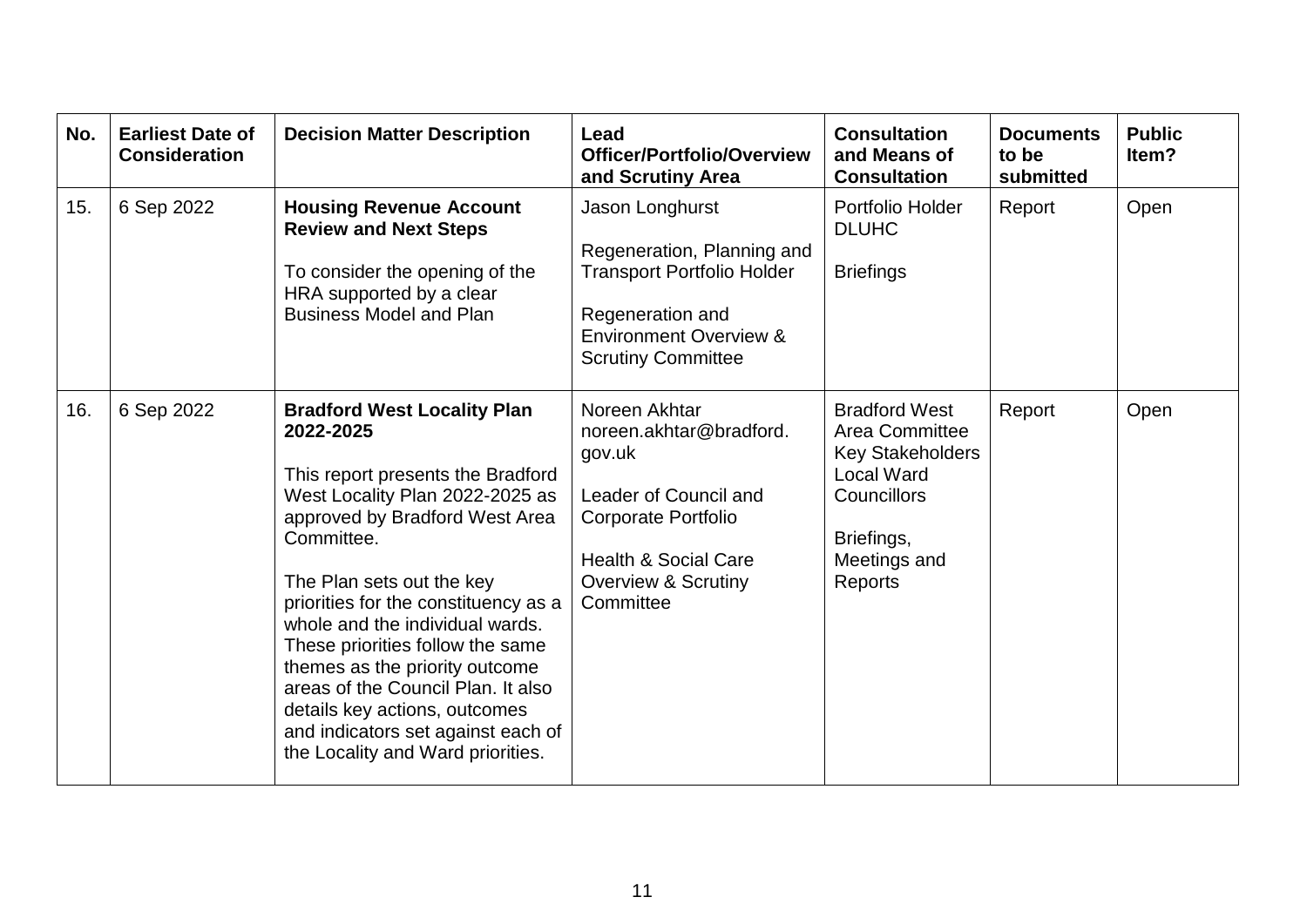| No. | <b>Earliest Date of</b><br><b>Consideration</b>            | <b>Decision Matter Description</b>                                                                                                                          | Lead<br>Officer/Portfolio/Overview<br>and Scrutiny Area                                                                                                                                                          | <b>Consultation</b><br>and Means of<br><b>Consultation</b> | <b>Documents</b><br>to be<br>submitted | <b>Public</b><br>Item? |
|-----|------------------------------------------------------------|-------------------------------------------------------------------------------------------------------------------------------------------------------------|------------------------------------------------------------------------------------------------------------------------------------------------------------------------------------------------------------------|------------------------------------------------------------|----------------------------------------|------------------------|
|     |                                                            | <b>B.PROGRAMME OF KEY DECISIONS TO BE MADE BY AREA COMMITTEES</b>                                                                                           |                                                                                                                                                                                                                  |                                                            |                                        |                        |
| 1.  | <b>Bradford East</b><br>Area Committee<br><b>June 2022</b> | <b>Bradford East Locality Plan</b><br>2022-2025<br>This report presents the Bradford<br>East Locality Plan 2022-2025 for<br>approval by the Area Committee. | Louise Williams Tel: 01274<br>431066<br>louise.williams@bradford.go<br>v.uk<br>Leader of Council and<br><b>Corporate Portfolio</b><br><b>Health and Social Care</b><br><b>Overview and Scrutiny</b><br>Committee | N/A<br>N/A                                                 | Area<br>Committee<br>Report            | Open                   |
| 2.  | <b>Bradford West</b><br>Area Committee<br><b>June 2022</b> | <b>Bradford West Locality Plan</b><br>2022-2025<br>This report presents the Bradford<br>West Locality Plan 2022-2025 for<br>approval by the Area Committee. | Noreen Akhtar<br>noreen.akhtar@bradford.go<br>v<br>Leader of Council and<br><b>Corporate Portfolio</b><br><b>Health &amp; Social Care</b><br><b>Overview &amp; Scrutiny</b><br>Committee                         | <b>Area Committee</b><br><b>Area Committee</b>             | Area<br>Committee<br>Report            | Open                   |